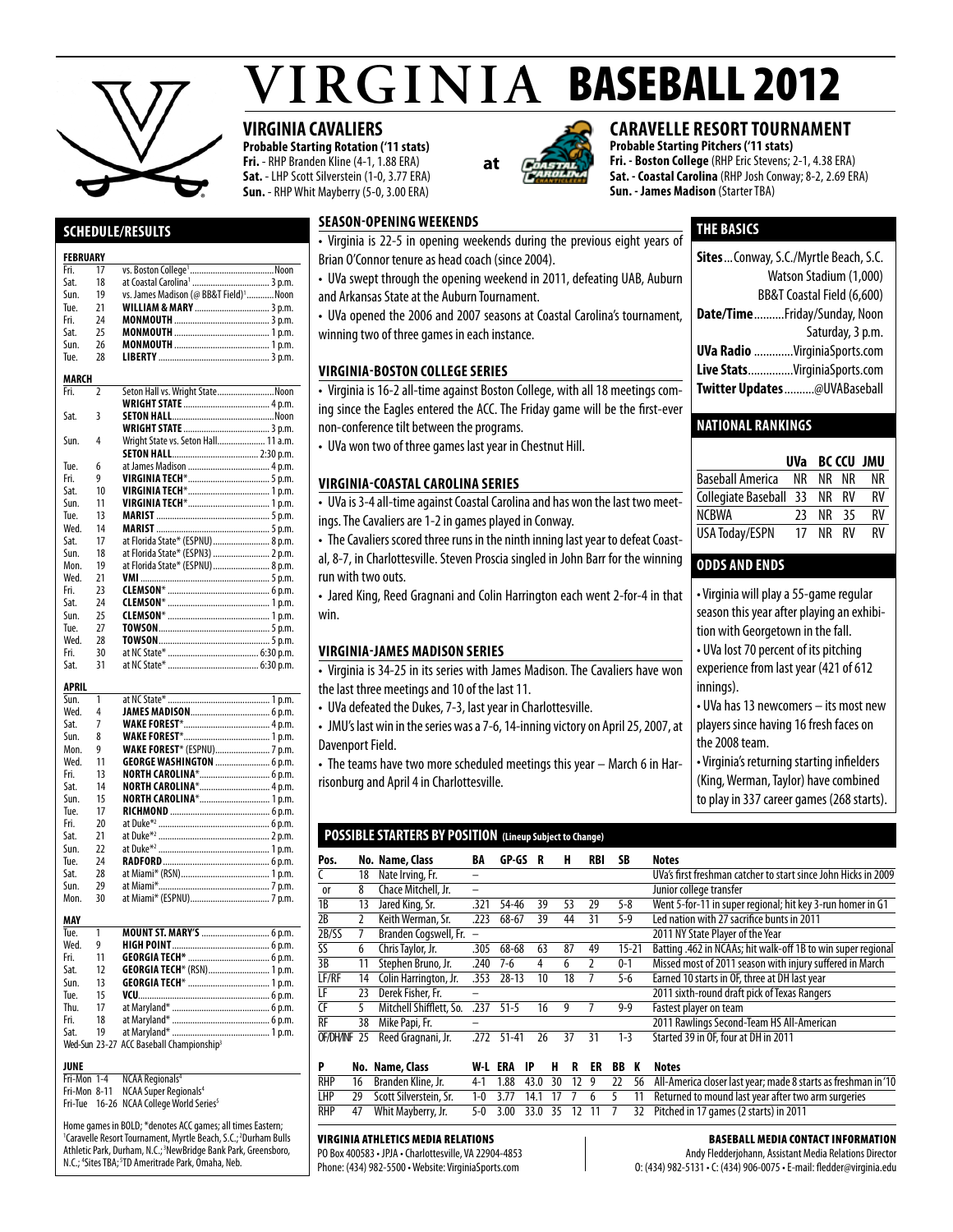#### **virginia strong in recent years vs. IN-STATE FOES**

• Virginia went 10-0 last season vs. in-state opponents. • Under the current coaching staff (since 2004), the Cavaliers have a 72-10 record against in-state opponents.

#### **SENIOR CLASS LOOKS TO CONTINUE WINNING trend**

• Virginia's seniors will look to continue the winning trend they have set over the last three years.

• UVa has won 156 games over the last three seasons –most in the nation.

# **final 2011 ACCStandings**

| Atlantic              | ACC       | Pct. | <b>Overall</b> | Pct. | <b>Streak</b> |
|-----------------------|-----------|------|----------------|------|---------------|
| <b>Florida State</b>  | 19-11     | .633 | 47-19          | .712 | L-1           |
| Clemson               | 17-13     | .567 | $43 - 20$      | .683 | $L-2$         |
| <b>NC State</b>       | $15 - 15$ | .500 | $35 - 27$      | .565 | L-1           |
| <b>Wake Forest</b>    | $15 - 15$ | .500 | $25 - 31$      | .446 | $L-3$         |
| <b>Boston College</b> | 7-22      | .241 | $17 - 33$      | .340 | $L-3$         |
| Maryland              | $5-25$    | .167 | $21 - 35$      | .375 | $L-3$         |
|                       |           |      |                |      |               |
|                       |           |      |                |      |               |
| Coastal               | ACC       | Pct. | <b>Overall</b> | Pct. | <b>Streak</b> |
| Virginia              | $22 - 8$  | .733 | $56-12$        | .824 | L-1           |
| Georgia Tech          | $22 - 8$  | .733 | $42 - 21$      | .667 | L-1           |
| North Carolina        | $20 - 10$ | .667 | $51 - 16$      | .761 | L-1           |
| Miami                 | 19-10     | .655 | $38 - 23$      | .623 | $L-1$         |
| Virginia Tech         | 11-19     | .367 | $30 - 25$      | .545 | $L-1$         |

# **THE POLLS(PRESEASON)**

**Baseball America**  1. Florida 2. Stanford 3. South Carolina 4. Arkansas 5. Arizona 6. Rice 7. Texas A&M 8. Louisiana State *9. North Carolina* 10. Vanderbilt 11. Georgia *12. Georgia Tech* 13. Texas 14. UCLA 15. Texas Christian *16. Clemson* 17. Arizona State *18. Miami* 19. Oklahoma *20. Florida State* 21. Central Florida 22. Mississippi 23. Oregon State 24. Louisville 25. Cal State Fullerton *Italics* = 2012 UVa opponent **Collegiate Baseball**  1. Florida 2. South Carolina 3. Stanford *4. North Carolina* 5. Texas 6. Texas A&M 7. Rice 8. Arkansas *9. Georgia Tech* 10. Texas Christian 11. St. John's 12. Louisiana State *13. Florida State 14. Miami, Fla.*  15. Louisville 16. Oklahoma 17. Arizona State 18. Georgia 19. UCLA 20. Arizona 21. Cal St. Fullerton 22. California 23. Vanderbilt 24. Oregon State *25. Clemson* 26. Stetson 27. Oregon 28. Baylor 29. UC Irvine 30. Southern Miss **USA Today/ESPN Coaches**  1. Florida 2. South Carolina 3. Stanford *4. North Carolina*  5. Texas 6. Texas A&M 7. Rice 8. Arkansas *9. Florida State 10. Georgia Tech*  11. TCU 12. Vanderbilt *13. Miami (Fla.)*  14. LSU 15. Oklahoma 16. Cal State-Fullerton **17. Virginia** 18. UCLA 19. Oregon State 20. Arizona 21. St.John's 22. California *23. Clemson* 24. Louisville 25. Georgia **NCBWA** 1. Florida 2. South Carolina *3. North Carolina*  4. Stanford 5. Texas A&M 6. Arkansas 7. Texas 8. Rice *9. Georgia Tech 10. Florida State*  11. Vanderbilt 12. LSU 13. TCU 14. Oklahoma 15. Arizona State *16. Miami (Fla.) 17. Clemson* 18. Arizona 19. Cal State Fullerton 20. UCLA 21. Georgia 22. Oregon State **23. Virginia**  24. UC Irvine 25. Louisville 26. California 27. St. John's 28. UCF 29. Southern Miss 30. Ole Miss

**new blood behind the dish**

• Virginia set a school record with 49 wins in 2009, topped in 2010 with 51 victories, then upped it again

• Jared King, Scott Silverstein, Justin Thompson, Keith

**Wins from 2009-2011 (All Division I programs)**

**uva week-by-week in the polls**

**BA CB Coaches NCBWA**<br>**PRE** NR NR 17 23 **PRE** NR NR 17 23

last year with a national-best 56 wins.

1. Virginia, 156

**2/20 2/27 3/5 3/12 3/19 3/26 4/2 4/19 4/16 4/23 4/30 5/7 5/14 5/21 5/28 6/4**

2. South Carolina/Texas, 149 4. Arizona State, 146 5. Coastal Carolina, 144

Werman all are in their fourth years at UVa.

• None of UVa's current catchers have any experience at the Division I level.

• This marks the first time in the O'Connor era (since 2004) that Virginia will enter a season with no returning experience from any of its catchers.

• Freshmen Nate Irving and Brandon Downes, junior college transfer Chace Mitchell and senior Keith Werman all are expected to vie for time at catcher.

• UVa's two catchers from last season each left via the MLB Draft (John Hicks and Kenny Swab).

#### **who's back in thefield**

• UVa returns four position starters who started at least 30 games each in 2011.

• Chris Taylor returns at shortstop after starting all 68 games and hitting .305 last year out of the leadoff spot. • First baseman Jared King (.321, 29 RBI in 2011) played in 54 games in 2011 and returns to the right side of the infield with second baseman Keith Werman, who has started 122 games the last three years.

• Reed Gragnani is a jack-of-all trades and could play first, second or third base or the outfield. He hit .272 and drove in 32 runs last year.

#### **More on the Position Returnees**

• After an injury-plagued sophomore year, Stephen Bruno is slotted as the starter at third base this year.

• He hit .388 in 36 games as a freshman in 2010 but was limited to 25 at bats in seven games last year before an injury curtailed his season in March.

• Outfielder Colin Harrington stepped into the lineup on a platoon basis last year and hit a solid .353 while playing good defense at the corner outfield spots.

• Mitchell Shifflett, the fastest player on the team, will see significant time in center field after playing in 51 games last year, primarily as a pinch runner and defensive replacement.

• Infielder Rob Amaro also returns to the mix after undergoing offseason surgery.

#### **pitching staffwill need to regroup**

• Virginia will have to rebuild its pitching staff after losing four key cogs that accumulated 70 percent of the total innings from last year.

• All-Americans Danny Hultzen (12-3, 1.37 ERA, 165 K) and Will Roberts (11-2, 1.79) left via the MLB Draft, while seniors Tyler Wilson (10-0, 2.24) and Cody Winiarski (6-4, 2.92) graduated and went into the draft.

• The four combined to throw 405 of UVa's 612 innings in 2011 (66 percent), with Hultzen, Roberts and Wilson all tossing over 100 innings each. That trio combined to go 33-5 last year.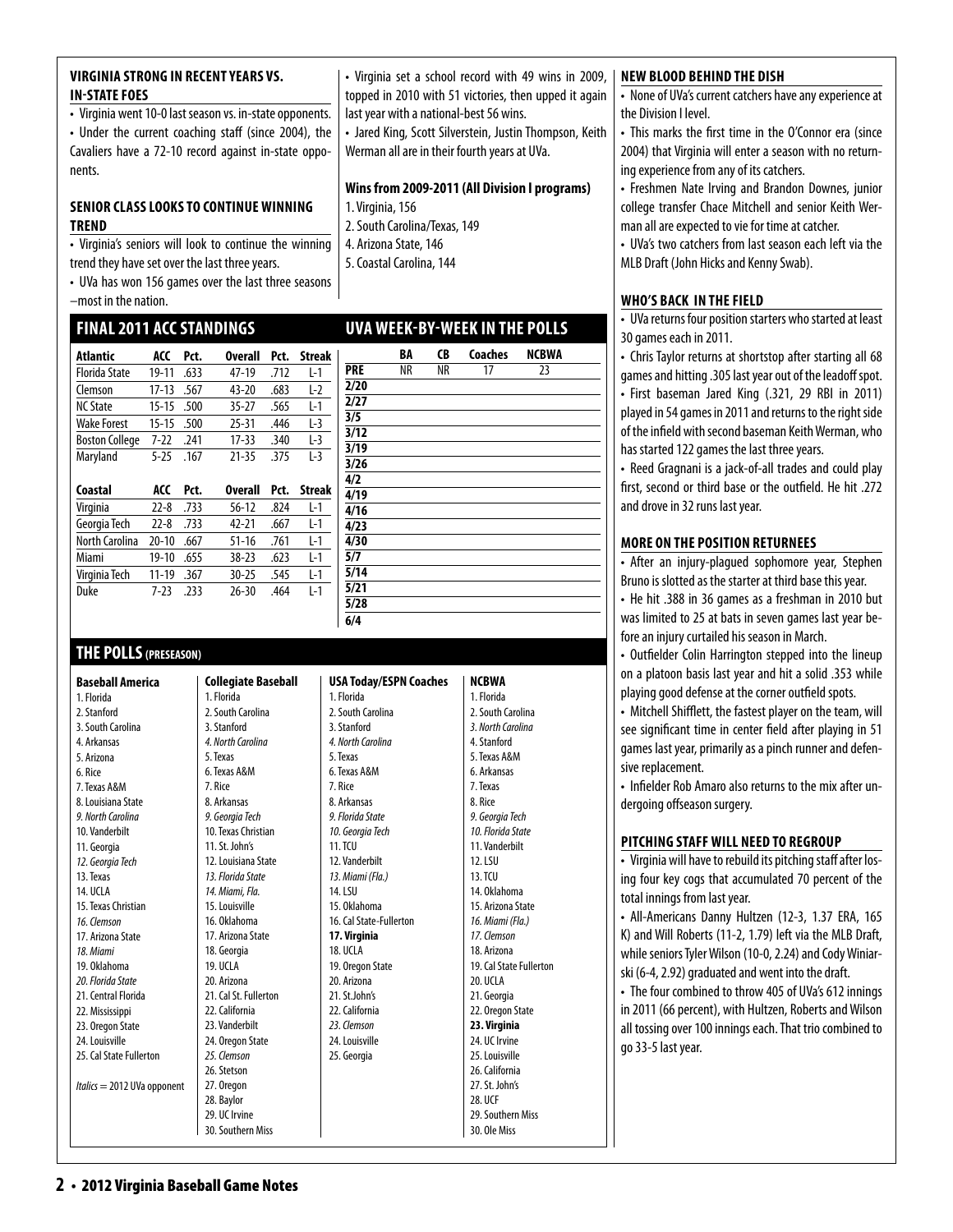# **Quick Facts**

#### **THE UNIVERSITY OF VIRGINIA**

#### **STADIUM INFORMATION**

| Facility (Capacity) Ted Davenport Field       |
|-----------------------------------------------|
| at UVa Baseball Stadium (5,050)               |
| Dimensions  335-377-408-377-335               |
|                                               |
|                                               |
|                                               |
| 5x, last vs. UC Irvine (June 13, 2011)        |
| UVa's Overall Record in Facility  266-83      |
| First Game Feb. 16, 2002 vs. Bucknell         |
| Hosted Regionals 2004, 2006, 2007, 2010, 2011 |
| Hosted Super Regionals 2010, 2011             |

#### **COACHING STAFF**

| Head Coach  Brian O'Connor (Creighton, '93)             |
|---------------------------------------------------------|
| ninth season                                            |
| Career/School Record 372-130-1, 148-79-1 ACC            |
| Associate Head Coach  Kevin McMullan (Indiana-Pa., '90) |
|                                                         |
| Assistant Coach Matt Kirby (William and Mary, '03)      |

#### **TEAM INFORMATION**

| ACC Record/Finish 22-8/T-1st. Coastal Division       |
|------------------------------------------------------|
|                                                      |
| NCAA Tournament. Won C'Ville Regional/Super Regional |
|                                                      |
| Position Starters Returning/Lost  4/5                |
|                                                      |
|                                                      |
|                                                      |
|                                                      |

#### **Athletics MEDIA RELATIONS**

| Assistant AD for Media Relations Jim Daves         |  |
|----------------------------------------------------|--|
| Asst. Director/Baseball Contact Andy Fledderjohann |  |
|                                                    |  |
|                                                    |  |
|                                                    |  |
| UVa Media Relations  (434) 982-5500                |  |
| Media Relations Fax  (434) 982-5525                |  |
| Davenport Field Press Box  (434) 244-4071          |  |
| Official UVa Athletics Website VirginiaSports.com  |  |

#### 2012 ACC Coaches Preseason Poll

| (first-place votes in parentheses) |                           |  |  |
|------------------------------------|---------------------------|--|--|
| <b>Atlantic Division</b>           | <b>Coastal Division</b>   |  |  |
| <b>Team, Points</b>                | <b>Team, Points</b>       |  |  |
| 1. Clemson (7), 67                 | 1. North Carolina (7), 63 |  |  |
| 2. Florida State (5), 64           | 2. Georgia Tech (4), 57   |  |  |
| 3. NC State, 46                    | T3. Miami (1), 47         |  |  |
| 4. Wake Forest, 34                 | T3. Virginia, 47          |  |  |
| 5. Maryland, 27                    | 5. Virginia Tech, 20      |  |  |
| 6. Boston College, 14              | 6. Duke, 18               |  |  |
| <b>Overall champion: UNC (7)</b>   |                           |  |  |
|                                    |                           |  |  |

#### **Kline Moves from 'Pen to Anchor Rotation**

• RHP Branden Kline was a First-Team All-America closer last year, but is slated to move into a starting role this season.

• A 2012 Preseason All-American, Kline (4-1, 1.88 ERA in 2011) tied an ACC record last year with 18 saves in earning All-America honors.

• He has experience as a starter. As a freshman in 2010, Kline started eight games, including two in the NCAA tournament.

#### **plenty of arms remain**

• The Cavaliers have several veteran options to fill the slots, including seven who made eight or more appearances in 2011.

• RHP Whit Mayberry (5-0, 3.00) worked 33 innings last year, primarily out of the bullpen, but had a great fall and is expected to contribute as a starter.

• LHP Scott Silverstein (1-0, 3.77) made 14 appearances last season after coming back from a second arm surgery and should also factor in as a starter.

• LHP Kyle Crockett (3-0, 1.97) made 27 appearances last season, limiting opponents to a .233 average. He could see time in the rotation or out of the bullpen.

• RHP Justin Thompson will enter the season as the Cavaliers' closer. He went 3-1 with a 3.46 ERA in 22 outings out of the 'pen in 2011.

• RHP Artie Lewicki (0-1, 0.96) made nine appearances last season but was one of the Cavaliers' biggest standouts during the preseason.

• RHP Shane Halley (0-0, 5.40) pitched eight times last year and also will be a factor.

• LHP Ryan Ashooh and Aaron Stull as well as RHP Austin Young all have experience and are in the mix as well.

#### **HOLES IN THE FIELD**

• Offensively, UVa lost both of its catchers, John Hicks and Kenny Swab, as well as three-year starting third baseman Steven Proscia and starting corner outfielders John Barr and David Coleman.

• The five combined for 309 starts last year (61.8 average) as well as 765 career starts in the field. All five hit .290 or better in 2011 and also were strong defensively.

• In addition to pitching, Danny Hultzen was a frequent contributor at DH and made 43 appearances in the batting lineup in 2011, hitting .309.

• Virginia had a school-record .978 fielding percentage in 2011, a mark which ranked seventh nationally.

#### **lots of new faces**

• Virginia welcomes in 13 newcomers this season, and many will be counted on to contribute immediately.

• Eleven of the newcomers are freshmen, while juniorcollege transfers Chace Mitchell and Joel Effertz round out the baker's dozen.

• This marks UVa's largest crop of new players since the 2008 season when 16 newcomers came into the program.

#### **more on the newbies**

• Left-handed hitting outfielders Derek Fisher and Mike Papi are expected to contribute immediately. Both were drafted in 2011; Fisher was a sixth-round pick, while Papi was a 30th-round selection.

• Nick Howard could see time at either of the corner infield positions and on the mound, while Branden Cogswell is a talented middle infielder who will get playing time at second base and shortstop.

• Kenny Towns could play first base or see time in the DH role, while Thomas Woodruff also will give the Cavaliers depth on the infield.

#### **HOT TICKET AT DAVENPORT FIELD**

• UVa's Davenport Field has become a popular spring destination in Charlottesville, with more than 125,000 fans flocking to the stadium each of the last two years.

• UVa averaged a school-record 3,298 fans per game in 2011.

• Virginia is well on its way to matching that figure in 2012 and has shattered the program record for season ticket sales already in the preseason.

• UVa ranked 14th nationally in total attendance (125,355) and 19th in average attendance (3,298) last year.

• Davenport Field will seat 5,074 per game this season.

#### **detailing the schedule**

• The Cavaliers' schedule will be challenging, featuring 26 games against 10 teams that qualified for the 2011 NCAA Tournament.

• UVa has games slated against 2011 NCAA qualifiers Clemson, Coastal Carolina, Florida State, Georgia Tech, James Madison, Miami (Fla.), North Carolina, NC State, Seton Hall and Wright State.

• UVa's home schedule includes three-game series with fellow 2011 CWS participant UNC, as well as Clemson, Georgia Tech, Virginia Tech and Wake Forest.

• For the first time since 2002, Virginia will open conference play at home, as Virginia Tech comes to Davenport Field March 9-11, marking the earliest ACC games ever played in Charlottesville.

• Four of UVa's first six conference series will be at home.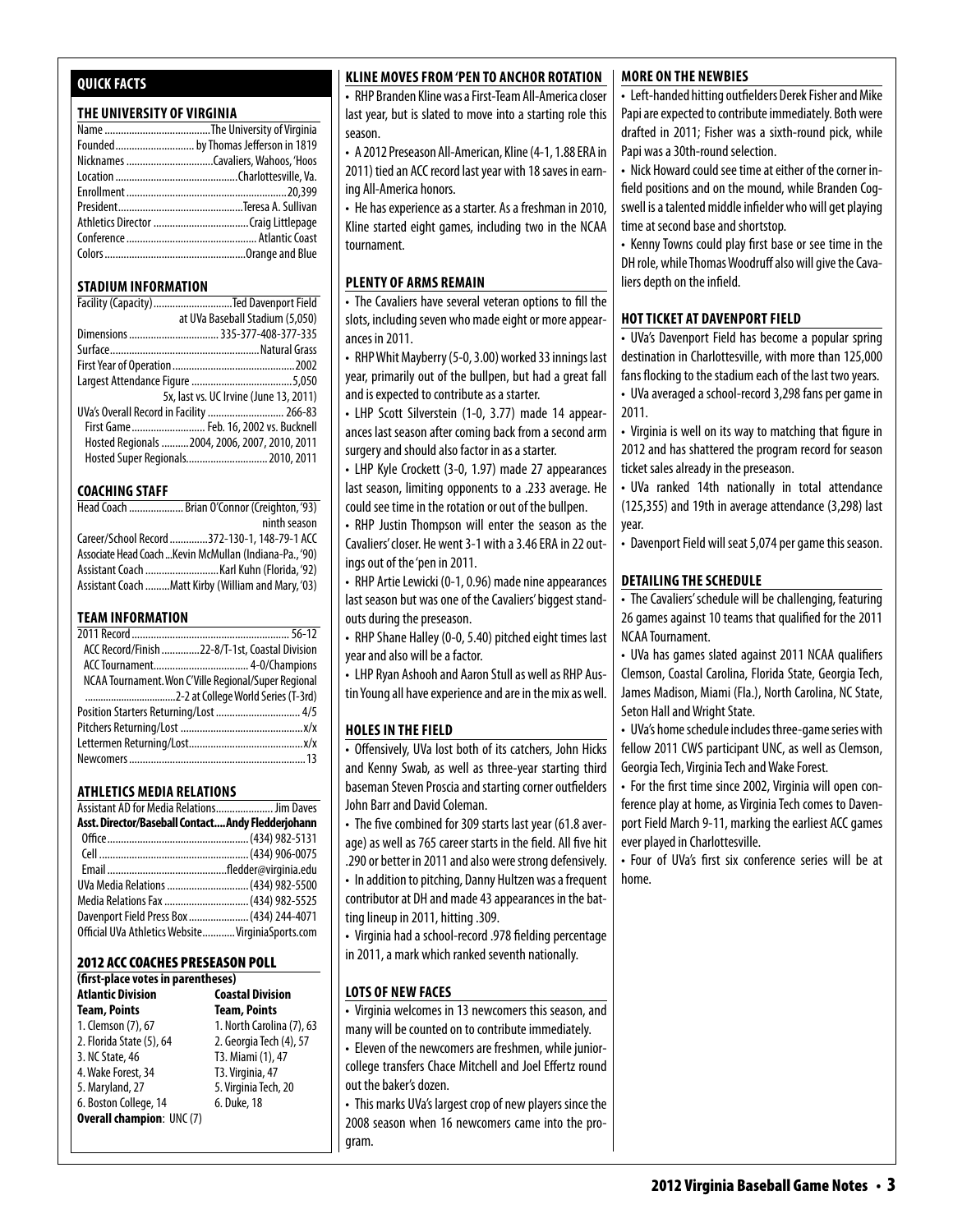#### **O'Connor reaches 350 wins in fewest games in ACC History**

• In his ninth season as Virginia's head coach, Brian O'Connor stands at 372 wins entering the NCAA College World Series (372-130-1); he reached 350 on April 15, 2011.

• He posted 350 wins in the fewest number of games in ACC history (472).

• Mike Martin of Florida State was the fastest in ACC history to reach 350 wins (while a member of the ACC). He needed 478 games (in seven seasons from 1992 to 1998) to reach the mark.

• Other current coaches of note in the ACC: Jack Leggett (Clemson) and Danny Hall (GT) each needed 487 games to reach 350 wins (350-137 each).

#### **o'Connor ranks third inwin percentage entering 2012**

• UVa head coach Brian O'Connor entered 2012 with a career record of 372-130-1 (.741) and a 148-79-1 record in ACC play.

• O'Connor's 74.1 winning percentage ranked as the third-best mark among active NCAA Division I coaches entering the 2012 season.

• The only coaches who own a higher winning percentage are Mike Fox (North Carolina) and Mike Martin (Florida State).

#### **virginia Leads Nation in ERA Last seven Years**

• Virginia led all NCAA Division I teams in ERA over the past seven seasons, boasting a 3.10 team ERA since 2005.

• UVa is the only school to rank in the top 20 in the country in ERA each of the last seven seasons

• Virginia led the nation in ERA last year (2.24) and posted No. 3 marks in 2005, 2006, 2007 and 2009.

• Virginia also is the only team in Division I to rank among the top 20 nationally in ERA, strikeouts and fewest hits allowed each of the last four years.

#### **NCAA Division I ERA Since 2005**

### **DEFENSE TOPS ACC UNDER CURRENT STAFF**

• Virginia's defense has racked up the ACC's best fielding percentage since the current coaching staff arrived in 2004.

• Virginia has accumulated a .973 fielding percentage over the last eight years combined, including a schoolrecord .978 mark last season (seventh nationally). • North Carolina ranks second in the ACC over the same span with a .969 fielding mark.

# **cavaliers in the pros (as of end of 2011 season)**

#### **Major League Baseball**

| Brandon Guyer (2005-07) Durham Bulls (AAA)              |  |
|---------------------------------------------------------|--|
| Javier Lopez (1996-98)San Francisco Giants              |  |
| Mark Reynolds (2001-04)Baltimore Orioles                |  |
| Michael Schwimer (2005-08) Lehigh Valley IronPigs (AAA) |  |
| Ryan Zimmerman (2003-05) Washington Nationals           |  |

#### **Minor League Baseball**

| David Adams (2005-07)  Tampa Yankees (A Advanced)        |
|----------------------------------------------------------|
| Kevin Arico (2008-10) AZL Reds (Rookie)                  |
| Mike Ballard (2003-06) Bowie Baysox (AA)                 |
| John Barr (2008-11)  Mahoning Valley scrappers (A)       |
| Tyler Cannon (2007-10)Kinston Indians (High A)           |
| Andrew Carraway (2006-09)  Jackson Generals (AA)         |
| Neal Davis (2007-10)GCL Phillies (Rookie)                |
| Sean Doolittle (2005-07)  Sacramento River Cats (AAA)    |
| Jeremy Farrell (2006-08)  Altoona Curve (AA)             |
| Phil Gosselin (2008-10) Lynchburg Hillcats (High A)      |
| Dan Grovatt (2008-10)  West Virginia Power (A)           |
| John Hicks (2009-11) Clinton LumberKings (A)             |
| Danny Hultzen (2009-11)Drafted by Seattle Mariners       |
| Casey Lambert (2004-07) Norfolk Tides (AAA)              |
| Jeff Lorick (2007-09) Boise Hawks (A)                    |
| Pat McAnaney (2005-08)  Mobile BayBears (AA)             |
| Greg Miclat (2005-07) Bowie Baysox (AA)                  |
| Mike Mitchell (2004-07) Tulsa Drillers (AA)              |
| Robert Morey (2008-10)  Greensboro Grasshoppers (A)      |
| Matt Packer (2007-09)  Akron Aeros (AA)                  |
| Jarrett Parker (2008-10)San Jose Giants (High A)         |
| Steven Proscia (2009-11)  High Desert Mavericks (High A) |
| Beau Seabury (2006-07)  Modesto Nuts (High A)            |
| Kenny Swab (2010-11)Burlington Royals (Rookie)           |
| Tyler Wilson (2008-11)  Aberdeen IronBirds (A)           |
| Cody Winiarski (2010-11)  Great Falls Voyagers (Rookie)  |
|                                                          |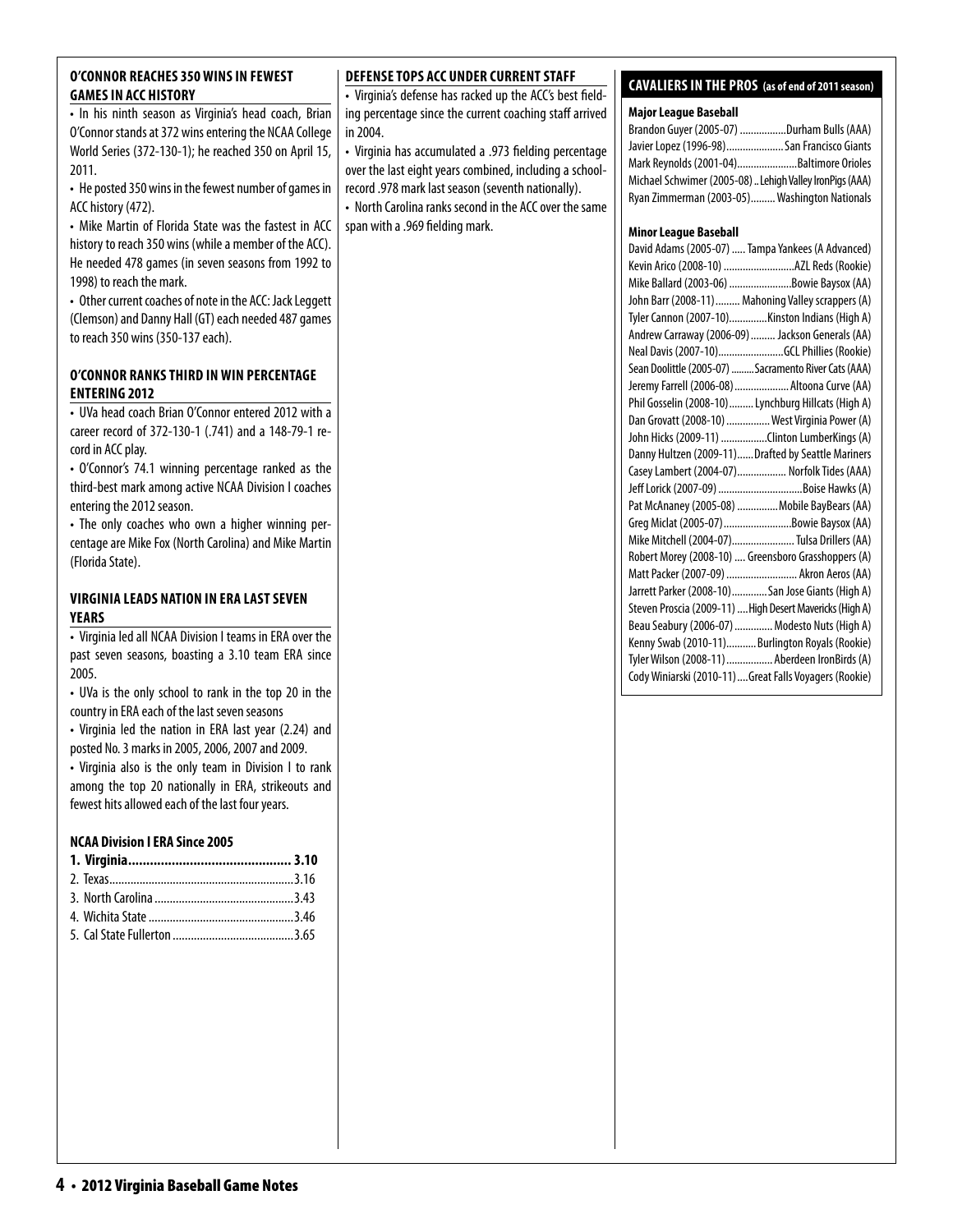# **head coach brian o'connor**

#### **PERSONAL INFORMATION**

**Born:** April 21, 1971, in Omaha, Neb. **High School:** Saint Albert H.S., Council Bluffs, Iowa (1989) **College:** Creighton (1993), bachelor's in marketing **Coaching Career:**  Creighton, Assistant Coach (1993-94) Notre Dame, Assistant Coach (1994-2001)

Notre Dame, Assoc. Head Coach (2001-03) Virginia, Head Coach (2004-present) **Family:** Married to former Cindy Petratis; three children - daughters, Ellie and Maggie and son, Dillon

#### **virginia Notes**

- Ninth season at Virginia
- Overall record of 372-130-1 (148-79-1 ACC)
- 2009 National Coach of the Year (NCBWA, CBI)
- 2009 ACBA Atlantic Region Coach of the Year
- Three-time ACC Coach of the Year (2004, 2010, 2011) • NCAA tournament appearances in each of his eight seasons (UVa had been to three NCAA tournaments prior to his arrival)
- Guided UVa to 2009 and 2011 College World Series
- 2009 trip to CWS was first in school history (Irvine Regional and Oxford Super Regional champions)
- Hosted five NCAA regionals and two super regionals
- Led UVa to 2010 and 2011 ACC Coastal Division titles
- Fastest coach in ACC history to 350 wins (472 games)
- Led teams to ACC Championship games in 2005, 2008, 2009 and 2011 (won '09 and '11 titles)
- In first eight seasons, his teams averaged 46.5 wins per season
- Guided UVa to school-record win total each of last three seasons (49 in 2009, 51 in 2010, 56 in 2011)
- **•**  Program has had 47 players picked in Major League Baseball Draft over the last eight years
- UVa has had 15 All-America and 37 all-conference selections in his tenure
- UVa has posted seven 40-win seasons (39 in 2008)
- Second in career wins at UVa only Dennis Womack has more (594, 1981-2003)

#### **CAREER NOTES**

- Associate head coach of Notre Dame's 2002 College World Series team
- Coached at Notre Dame from 1994-2003
- Played college baseball at Creighton and pitched on the Bluejays' 1991 College World Series team
- Played in the minor leagues in the Philadelphia Phillies' farm system before assistant coaching stints at Creighton and Notre Dame

#### **Coaching Record at virginia**

| Year | <b>Overall</b>            | ACC           | <b>Postseason</b>                |
|------|---------------------------|---------------|----------------------------------|
| 2004 | 44-15                     | $18-6$        | <b>NCAA Regional</b>             |
| 2005 | $41 - 20$                 | $14 - 14$     | <b>NCAA Regional</b>             |
| 2006 | $47-15$                   | $21-9$        | <b>NCAA Regional</b>             |
| 2007 | $43 - 14$                 | $19-9$        | <b>NCAA Regional</b>             |
| 2008 | $39 - 23$                 | $15 - 15$     | <b>NCAA Regional</b>             |
| 2009 | 49-15-1                   | $16 - 11 - 1$ | <b>NCAA College World Series</b> |
| 2010 | $51 - 14$                 | $23 - 7$      | <b>NCAA Super Regional</b>       |
| 2011 | $56 - 12$                 | $22 - 8$      | <b>NCAA College World Series</b> |
| 2012 | $0 - 0$                   | $0 - 0$       |                                  |
|      | Career 372-130-1 148-79-1 |               |                                  |

# **THE LAST TIME VIRGINIA ...**

| and Dan Street at Virginia Tech (April 18, 2001)      |
|-------------------------------------------------------|
|                                                       |
| Sean Doolittle, Joe Florio at Liberty (April 5, 2005) |
|                                                       |
|                                                       |
|                                                       |
|                                                       |
|                                                       |
|                                                       |

# **THE LAST TIME A CAVALIER ...**

| Hit three home runs in a game Dan Street vs. Old Dominion in Charleston, S.C. (February 22, 2002) |
|---------------------------------------------------------------------------------------------------|
|                                                                                                   |
|                                                                                                   |
|                                                                                                   |
| vs. Central Connecticut (March 7, 2004)                                                           |
|                                                                                                   |
|                                                                                                   |
|                                                                                                   |
|                                                                                                   |
|                                                                                                   |
|                                                                                                   |
|                                                                                                   |
|                                                                                                   |
|                                                                                                   |
|                                                                                                   |
|                                                                                                   |
|                                                                                                   |
|                                                                                                   |
|                                                                                                   |
|                                                                                                   |
|                                                                                                   |
|                                                                                                   |
|                                                                                                   |
| Pitched back-to-back complete games  Robert Morey vs. Duke (May 1, 2010) and UNC (May 15, 2010)   |
|                                                                                                   |
|                                                                                                   |
|                                                                                                   |
|                                                                                                   |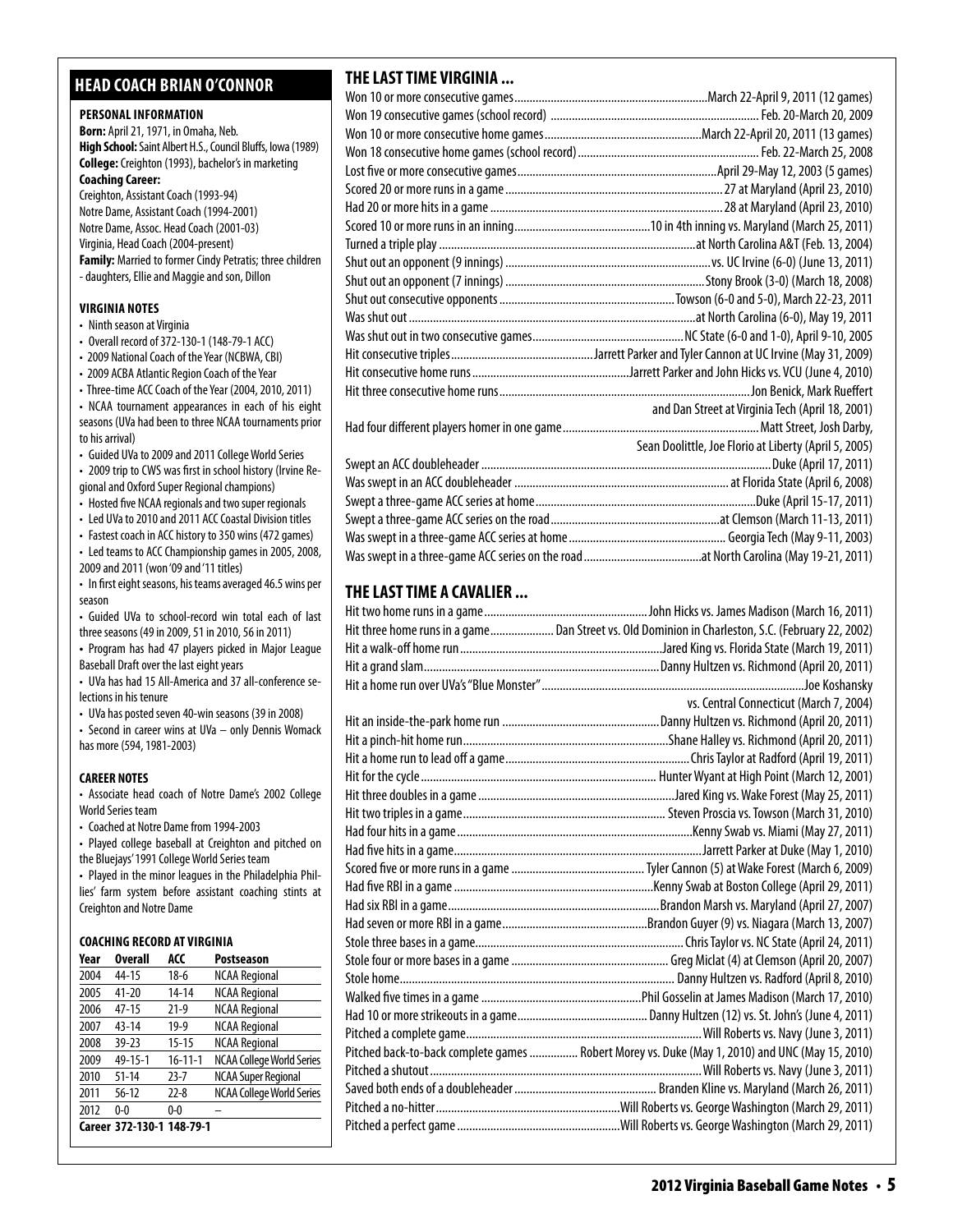#### **2011 Virginia Baseball Overall Statistics for Virginia (as of Jun 25, 2011) (All games Sorted by Batting avg)**

Record: 56-12 Home: 35-5 Away: 13-5 Neutral: 8-2 ACC: 22-8

| Player               | avg  | gp-gs     | ab   |     | h   | 2b  | 3b | hr | rbi | tb  | sig%  | bb hp |                |     | so gdp | ob%   | sf | sh | sb-att    | po       | a        | е            | fid%  |
|----------------------|------|-----------|------|-----|-----|-----|----|----|-----|-----|-------|-------|----------------|-----|--------|-------|----|----|-----------|----------|----------|--------------|-------|
| 9 David Coleman      | .362 | 63-52     | 185  | 37  | 67  | 12  | 0  | 2  | 40  | 85  | .459l | 10    | 13             | 23  | 4      | 427   | 3  | 7  | $8 - 10$  | 93       | 2        |              | .990  |
| 8 John Hicks         | .332 | 68-68     | 277  | 52  | 92  | 21  |    | 8  | 59  | 139 | .502  | 18    | 5              | 19  | 9      | .373  | 8  | 0  | $5-9$     | 599      | 47       | 6            | .991  |
| 19 Steven Proscia    | 320  | 68-68     | 275  | 52  | 88  | 19  |    | 8  | 59  | 133 | .484  | 20    | 5              | 38  | 5      | .368  |    |    | 11-16     | 46       | 104      |              | .955  |
| 35 Kenny Swab        | .318 | 59-56     | 198  | 44  | 63  | 17  | 2  |    | 29  | 87  | .439  | 30    | 11             | 36  | 3      | .433  |    |    | $11 - 12$ | 299      | 22       | 2            | .994  |
| 6 Chris Taylor       | 305  | 68-68     | 285  | 63  | 87  | 18  | 2  |    | 49  | 115 | .404  | 27    | 11             | 45  | 3      | .385  | 2  | 3  | $15 - 21$ | 98       | 131      | 17           | .931  |
| 7 John Barr          | .290 | 66-65     | 248  | 46  | 72  | 14  |    | 0  | 35  | 90  | .363  | 20    | 15             | 38  |        | .373  | 4  | 9  | $9 - 12$  | 91       | Δ        | <sup>0</sup> | 1.000 |
| 2 Keith Werman       | .223 | 68-67     | 197  | 39  | 44  | 5   | 0  | 0  | 31  | 49  | .249  | 31    | 15             | 26  | 2      | .367  | 2  | 27 | $5-9$     | 111      | 157      | 8            | .971  |
| -----------------    |      |           |      |     |     |     |    |    |     |     |       |       |                |     |        |       |    |    |           |          |          |              |       |
| 29 Scott Silverstein | .400 | $4 - 0$   | 5    |     | 2   | 0   |    |    | 0   | 2   | .400l |       |                | 3   | 0      | .500  | 0  | 0  | $0-0$     | $\Omega$ | 2        | U            | 1.000 |
| 14 Colin Harrington  | 353  | $28 - 13$ | 51   | 10  | 18  | 3   |    |    |     | 23  | .451  | 3     | 6              | 6   | 2      | .450  | 0  | 2  | $5-6$     | 13       |          | 0            | 1.000 |
| 13 Jared King        | .321 | 54-46     | 165  | 39  | 53  | 12  |    |    | 29  | 75  | .455  | 24    | $\overline{2}$ | 49  | 2      | .411  |    | 0  | $5 - 8$   | 302      | 29       | 4            | .988  |
| 23 Danny Hultzen     | .309 | 43-39     | 136  | 18  | 42  | 11  | 2  |    | 35  | 60  | .441  | 18    | 3              | 12  | 0      | .396  | 2  | 6  | $6 - 7$   | 29       | 29       | <sup>0</sup> | 1.000 |
| 43 Ryan Levine       | .304 | $32 - 15$ | 69   | 15  | 21  | 3   |    |    | 13  | 26  | .377  | 5     |                | 11  |        | .359  | 2  | 0  | $0 - 1$   | 5        | 0        |              | 1.000 |
| 4 Reed Gragnani      | 272  | $51 - 41$ | 136  | 26  | 37  | 5   |    | 0  | 31  | 46  | .338  | 19    | 10             | 15  | 8      | .391  | 4  | 2  | $1 - 3$   | 61       | 9        | 2            | .972  |
| 27 Tyler Biddix      | .261 | $20 - 4$  | 23   | 3   | 6   | 4   | 0  | 0  | 5   | 10  | .435l | 3     | 3              | 5   |        | .400  |    |    | $0 - 0$   | 12       |          | O            | 1.000 |
| 11 Stephen Bruno     | .240 | $7-6$     | 25   | 4   | 6   | 2   | 0  | 0  | 2   | 8   | .320  |       |                |     | 0      | .269  | 0  | 0  | $0 - 1$   |          | 11       |              | .947  |
| 5 Mitchell Shifflett | .237 | $51 - 5$  | 38   | 16  | 9   | 2   | 0  | 0  |     | 11  | .289  | 5     | 0              | 12  |        | .326  | 0  |    | $9 - 9$   | 31       | 0        | O            | 1.000 |
| 30 Rob Amaro         | .143 | $9 - 0$   | 7    | 2   |     | 0   | 0  | 0  | 0   |     | .1431 |       | 0              | 0   | 0      | 250   | 0  | 0  | $0-0$     | 2        | 2        | O            | 1.000 |
| 17 Shane Halley      | .077 | $11 - 0$  | 13   |     |     | 0   | 0  |    | 1   | 4   | .308  |       | 0              | 3   |        | .1431 | 0  | 0  | $0 - 0$   | 4        | $\Omega$ | O            | 1.000 |
| 12 Corey Hunt        | .000 | $10 - 0$  |      | 3   | 0   | 0   | 0  | 0  | 0   | 0   | .000  | 0     | 0              | 0   | 0      | .000  | 0  | 0  | $0 - 0$   | 0        | 5        | O            | 1.000 |
| 32 Cody Winiarski    | .000 | $1 - 0$   | 0    | 0   | 0   | 0   | O  |    | 0   | 0   | .000l |       | 0              | 0   | 0      | .000  | 0  | 0  | $0 - 0$   | 9        | 10       | 4            | .826  |
| 22 Mark Podlas       | .000 | $2 - 0$   | 0    | 0   | 0   |     |    |    | 0   | 0   | .000  |       | 0              | 0   | 0      | .000  | 0  | 0  | $0-0$     | 0        | 0        | 0            | .000  |
| Totals               | .304 | 68        | 2334 | 471 | 709 | 148 | 16 | 25 | 432 | 964 | .413  | 237   | 102            | 348 | 44     | .387  | 37 | 60 | 90-124    | 1836     | 616      | 54           | .978  |
| Opponents            | .213 | 68        | 2181 | 182 | 465 | 102 | 14 | 23 | 167 | 664 | .3041 | 155   | 39             | 664 | 40     | .276  | 15 | 42 | 25-50     | 1754     | 767      | 98           | .963  |

LOB - Team (545), Opp (414). DPs turned - Team (52), Opp (57). IBB - Team (8), Hultzen, D. 3, Proscia, S. 2, Hicks, J. 2, King, J. 1, Opp (6). Picked off - King, J. 2, Barr, J. 2, Hicks, J. 1, Proscia, S. 1.

#### **(All games Sorted by Earned run avg)**

| Player                               | era  | w-l      | app | gs | cg             | sho   | sv       | ip    | h   |     | er  | bb  | sol             | 2 <sub>b</sub> | 3b       | hr       | b/avg | wp | hp  |    |                | bk sfa sha |
|--------------------------------------|------|----------|-----|----|----------------|-------|----------|-------|-----|-----|-----|-----|-----------------|----------------|----------|----------|-------|----|-----|----|----------------|------------|
| 23 Danny Hultzen                     | 1.37 | $12 - 3$ | 18  | 18 | 0              | 0/5   | $\Omega$ | 118.0 | 76  | 26  | 18  | 23  | 165             | 16             | 4        | 3        | .184  | 5  | 9   |    | $\overline{2}$ | 8          |
| 25 Will Roberts                      | 1.79 | $11 - 2$ | 18  | 17 | 3              | 3/5   | 0        | 105.2 | 80  | 27  | 21  | 14  | 93              | 21             | 3        |          | .216  | 4  |     |    | 0              |            |
| 18 Tyler Wilson                      | 2.24 | $10 - 0$ | 19  | 16 | 0              | 0/0   | 01       | 104.1 | 75  | 29  | 26  | 22  | 124             | 15             |          | 5        | .200  | 3  |     |    | З              | 2          |
| 32 Cody Winiarski                    | 2.92 | $6 - 4$  | 19  | 13 | 0              | 0/2   |          | 77.0  | 60  | 28  | 25  | 23  | 58              | 12             | 3        |          | .220  |    |     | 0  |                | 10         |
| -----------------<br>39 Austin Young | 0.00 | $0 - 0$  | 3   | 0  |                | 0/3   | Οl       | 3.2   |     | 0   | 0   |     | 6               |                |          |          | .091  |    |     |    |                | 0          |
| 45 Aaron Stull                       | 0.00 | $0 - 0$  | 3   | 0  | 0              | 0/2   | 0        | 2.0   | 0   | 0   | 0   | 0   |                 | 0              | 0        |          | .000  |    |     |    |                | 0          |
| 28 Chad O'Connor                     | 0.00 | $0 - 0$  |     | 0  | 0              | 0/0   | U        | 0.2   |     | 0   | 0   | 0   |                 |                | 0        |          | .000  |    |     |    |                | 0          |
| 34 Artie Lewicki                     | 0.96 | $0 - 1$  | 9   | O  | 0              | 0/2   |          | 9.1   |     |     |     | 6   | 10              |                | 0        |          | .036  | 3  |     | 0  | O              | 0          |
| 16 Branden Kline                     | 1.88 | $4 - 1$  | 32  | 0  | 0              | 0/3   | 18l      | 43.0  | 30  | 12  | 9   | 22  | 56              | 6              | 0        | $\Omega$ | .207  | 5  | 5   |    | 4              | 4          |
| 3 Kyle Crockett                      | 1.97 | $3-0$    | 27  |    | 0              | 0/3   |          | 32.0  | 27  | 9   |     | 9   | 32              | 5              |          |          | 233   |    |     |    |                | 5          |
| 12 Corey Hunt                        | 2.81 | $1 - 0$  | 11  |    | 0              | 0/2   |          | 16.0  | 13  | 5   | 5   | 3   | 13 <sub>l</sub> | 4              | $\Omega$ |          | 232   |    |     |    |                |            |
| 47 Whit Mayberry                     | 3.00 | $5-0$    | 17  |    | 0              | 0/1   |          | 33.0  | 35  | 12  | 11  |     | 32              |                | 2        |          | .280  |    |     | 2  |                | 3          |
| 31 Justin Thompson                   | 3.46 | $3 - 1$  | 22  | 0  | 0              | 0/3   |          | 39.0  | 39  | 17  | 15  | 13  | 41              | 8              |          |          | 262   |    |     |    |                | 2          |
| 29 Scott Silverstein                 | 3.77 | $1 - 0$  | 14  |    | 0              | 0/3   | ΩI       | 14.1  | 17  |     | 6   | 5   | 11              | 5              | $\Omega$ |          | .283  |    |     | 0  | O              | $\Omega$   |
| 17 Shane Halley                      | 5.40 | $0 - 0$  | 8   |    | 0              | 0/3   |          | 11.2  | 6   |     |     |     | 18 <sup>l</sup> | 2              | 0        |          | .146  |    |     | 0  | O              | 0          |
| 20 Ryan Ashooh                       | 7.71 | $0-0$    |     | 0  | 0              | 0/0   |          | 2.1   | 5   | 2   |     | 0   |                 |                | 0        |          | .455  |    |     | 0  |                | 0          |
| Totals                               | 2.24 | 56-12    | 68  | 68 | 3              | 16/13 |          | 612.0 | 465 | 182 | 152 | 155 | 664             | 102            | 14       | 23       | .213  | 26 | 39  |    | 15             | 42         |
| Opponents                            | 5.90 | 12-56    | 68  | 68 | $\overline{2}$ | 1/0   |          | 584.2 | 709 | 471 | 383 | 237 | 348             | 148            | 16       | 25       | .304  | 62 | 102 | 12 | 37             | 60         |

PB - Team (7), Hicks, J. 6, Swab, K. 1, Opp (15). Pickoffs - Team (15), Mayberry, W. 4, Wilson, T. 3, Roberts, W. 3, Thompson, J. 1, Kline, B. 1, Hultzen, D. 1, Crockett, K. 1, Swab, K. 1, Opp (6). SBA/ATT - Hicks, J. (20-36), Hultzen, D. (5-9), Wilson, T. (3-9), Swab, K. (5-9), Roberts, W. (2-8), Winiarski, C (4-7), Kline, B. (2-4), Silverstein, (2-3), Crockett, K. (3-3), Thompson, J. (1-3), Mayberry, W. (2-3), Lewicki, A. (1-1).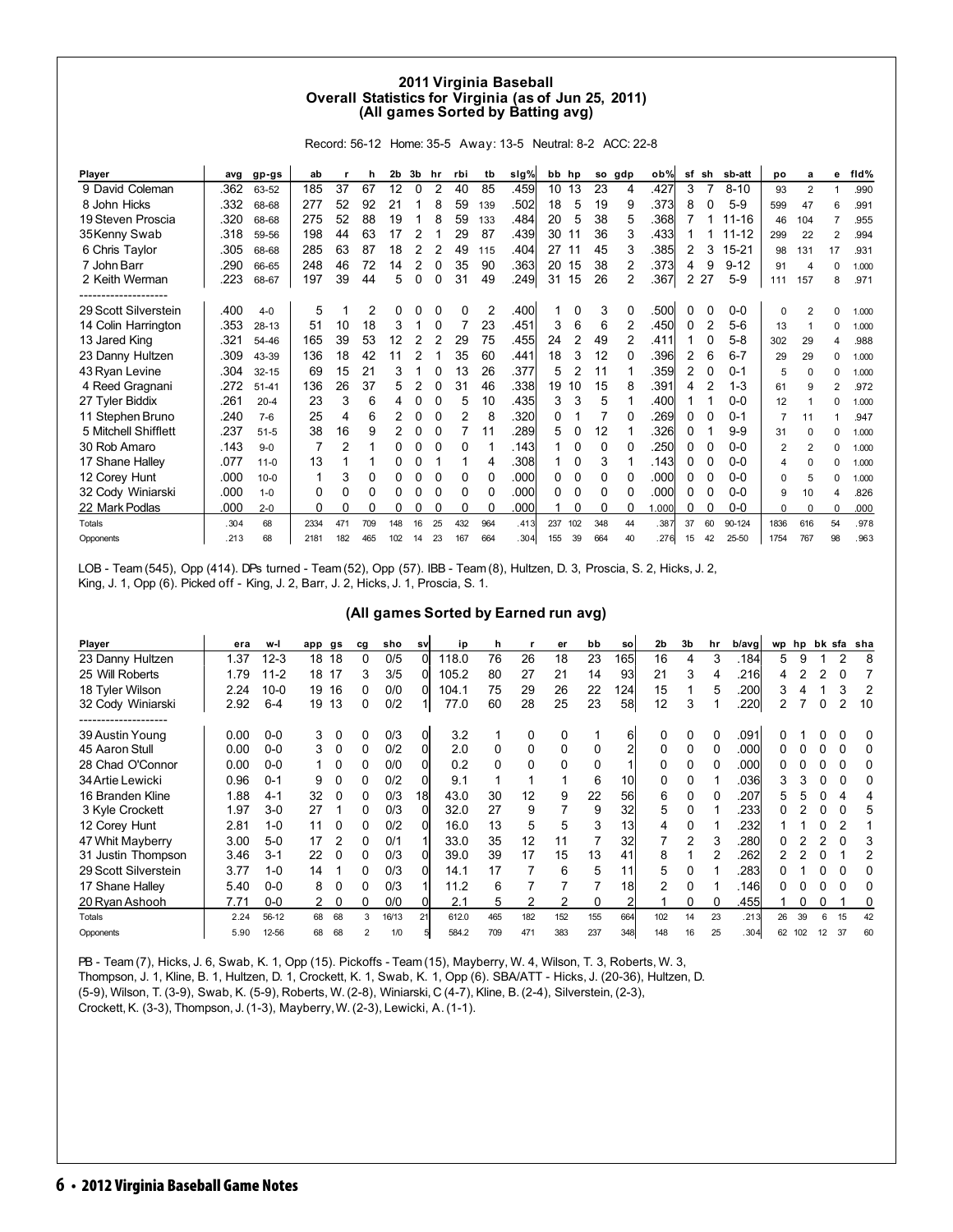# **2011 Virginia Baseball Game Results for Virginia (June 30, 2011) (All games)**

| Date                             | Opponent                             |                | Score               | Inns           | Overall                      | <b>ACC</b>                   | Pitcher of record                           | Attend                           | Time         |
|----------------------------------|--------------------------------------|----------------|---------------------|----------------|------------------------------|------------------------------|---------------------------------------------|----------------------------------|--------------|
| 1 Feb 18, 2011                   | vs UAB                               | W              | $6 - 4$             | 9              | $1 - 0 - 0$                  | $0 - 0 - 0$                  | Hultzen, D. (W 1-0)                         | 4096                             | 2:54         |
| 1 Feb 19, 2011                   | at #23 Auburn                        | W              | $13 - 2$            | 9              | $2 - 0 - 0$                  | $0 - 0 - 0$                  | Wilson, T. (W 1-0)                          | 4096                             | 2:43         |
| 1 Feb 20, 2011                   | vs Arkansas State                    | ${\sf W}$      | $8 - 2$             | 9              | $3 - 0 - 0$                  | $0 - 0 - 0$                  | Winiarski, C (W 1-0)                        | 3322                             | 2:13         |
| Feb 23, 2011                     | VMI                                  | W              | $4 - 3$             | 9              | $4 - 0 - 0$                  | $0 - 0 - 0$                  | Mayberry, W. (W 1-0)                        | 2175                             | 2:28         |
| Feb 25, 2011                     | <b>EAST CAROLINA</b>                 | W              | $10 - 1$            | 9              | $5 - 0 - 0$                  | $0 - 0 - 0$                  | Hultzen, D. (W 2-0)                         | 2455                             | 2:22         |
| Feb 26, 2011                     | <b>EAST CAROLINA</b>                 | W              | $4 - 3$             | 9              | $6 - 0 - 0$                  | $0 - 0 - 0$                  | Wilson, T. (W 2-0)                          | 3027                             | 2:38         |
| Feb 27, 2011                     | <b>EAST CAROLINA</b>                 | $\mathsf L$    | $3 - 4$             | 9              | $6 - 1 - 0$                  | $0 - 0 - 0$                  | Winiarski, C (L 1-1)                        | 2914                             | 2:32         |
| Mar 01, 2011                     | <b>WILLIAM AND MARY</b>              | W              | $9-0$               | 9              | $7 - 1 - 0$                  | $0 - 0 - 0$                  | Crockett, K. $(W 1-0)$                      | 2034                             | 2:43         |
| Mar 02, 2011                     | <b>NIAGARA</b>                       | ${\sf W}$      | $7 - 0$             | 9              | $8 - 1 - 0$                  | $0 - 0 - 0$                  | Roberts, W. (W 1-0)                         | 2031                             | 2:18         |
| Mar 04, 2011                     | CORNELL-1                            | W              | $12 - 1$            | 9              | $9 - 1 - 0$                  | $0 - 0 - 0$                  | Mayberry, W. (W 2-0)                        | $\overline{\phantom{a}}$         | 2:29         |
| Mar 04, 2011                     | RIDER-2                              | ${\sf W}$      | $12 - 0$            | 9<br>9         | $10 - 1 - 0$                 | $0 - 0 - 0$                  | Hultzen, D. (W 3-0)                         | 2299                             | 2:34         |
| Mar 05, 2011                     | RIDER-1<br>CORNELL-2                 | W              | 4-1<br>$14 - 2$     | 9              | $11 - 1 - 0$<br>$12 - 1 - 0$ | $0 - 0 - 0$<br>$0 - 0 - 0$   | Wilson, T. (W 3-0)                          | $\overline{\phantom{a}}$<br>2488 | 2:21<br>2:43 |
| Mar 05, 2011<br>Mar 08, 2011     | MARSHALL                             | ${\sf W}$<br>W | $1 - 0$             | 9              | $13 - 1 - 0$                 | $0 - 0 - 0$                  | Winiarski, C (W 2-1)<br>Roberts, W. (W 2-0) | 2012                             | 2:36         |
| * Mar 11, 2011                   | at #4 Clemson                        | ${\sf W}$      | $5-0$               | 9              | $14 - 1 - 0$                 | $1 - 0 - 0$                  | Hultzen, D. $(W 4-0)$                       | 4051                             | 2:54         |
| * Mar 12, 2011                   | at #4 Clemson                        | W              | $8 - 7$             | 9              | $15 - 1 - 0$                 | $2 - 0 - 0$                  | Mayberry, W. (W 3-0)                        | 5374                             | 3:10         |
| * Mar 13, 2011                   | at #4 Clemson                        | W              | $7-6$               | 9              | $16 - 1 - 0$                 | $3 - 0 - 0$                  | Hunt, C. (W 1-0)                            | 4009                             | 3:31         |
| Mar 16, 2011                     | <b>JAMES MADISON</b>                 | W              | $7-3$               | 9              | $17 - 1 - 0$                 | $3 - 0 - 0$                  | Roberts, W. (W 3-0)                         | 2417                             | 2:55         |
| * Mar 18, 2011                   | #4 FLORIDA STATE                     | W              | $4 - 3$             | (11)           | $18 - 1 - 0$                 | $4 - 0 - 0$                  | Thompson, J. $(W 1-0)$                      | 4268                             | 3:07         |
| * Mar 19, 2011                   | #4 FLORIDA STATE                     | W              | $5 - 4$             | (11)           | $19 - 1 - 0$                 | $5 - 0 - 0$                  | Kline, B. (W 1-0)                           | 3884                             | 3:57         |
| * Mar 20, 2011                   | #4 FLORIDA STATE                     | $\mathsf L$    | $11 - 12$           | (10)           | $19 - 2 - 0$                 | $5 - 1 - 0$                  | Lewicki, A. $(L 0-1)$                       | 3742                             | 3:58         |
| Mar 22, 2011                     | <b>TOWSON</b>                        | W              | $6-0$               | 9              | $20 - 2 - 0$                 | $5 - 1 - 0$                  | Roberts, W. (W 4-0)                         | 2042                             | 2:49         |
| Mar 23, 2011                     | <b>TOWSON</b>                        | ${\sf W}$      | $5-0$               | 9              | $21 - 2 - 0$                 | $5 - 1 - 0$                  | Mayberry, W. $(W 4-0)$                      | 1967                             | 2:27         |
| * Mar 25, 2011                   | <b>MARYLAND</b>                      | W              | $14-1$              | 9              | $22 - 2 - 0$                 | $6 - 1 - 0$                  | Hultzen, D. (W 5-0)                         | 2659                             | 2:53         |
| * Mar 26, 2011                   | MARYLAND-1                           | W              | $4 - 2$             | 9              | $23 - 2 - 0$                 | $7 - 1 - 0$                  | Crockett, K. $(W 2-0)$                      | 2762                             | 2:34         |
| * Mar 26, 2011                   | MARYLAND-2                           | W              | $4 - 2$             | 9              | $24 - 2 - 0$                 | $8 - 1 - 0$                  | Winiarski, C (W 3-1)                        | 2614                             | 2:39         |
| Mar 29, 2011                     | <b>GEORGE WASHINGTON</b>             | W              | $2 - 0$             | 9              | $25 - 2 - 0$                 | $8 - 1 - 0$                  | Roberts, W. (W 5-0)                         | 2078                             | 1:55         |
| * Apr 01, 2011                   | at Virginia Tech                     | W              | $18-3$              | 9              | $26 - 2 - 0$                 | $9 - 1 - 0$                  | Hultzen, D. $(W 6-0)$                       | 781                              | 3:08         |
| * Apr 02, 2011                   | at Virginia Tech                     | W              | $9 - 3$             | 9              | $27 - 2 - 0$                 | $10 - 1 - 0$                 | Wilson, T. (W 4-0)                          | 1464                             | 3:01         |
| * Apr 03, 2011                   | at Virginia Tech                     | W              | $10 - 2$            | 9              | $28 - 2 - 0$                 | $11 - 1 - 0$                 | Winiarski, C (W 4-1)                        | 2456                             | 2:45         |
| Apr 05, 2011                     | <b>RADFORD</b>                       | ${\sf W}$      | $2 - 0$             | 9              | $29 - 2 - 0$                 | $11 - 1 - 0$                 | Roberts, W. (W 6-0)                         | 2448                             | 2:20         |
| * Apr 08, 2011                   | at #8 Georgia Tech                   | W              | $6 - 2$             | 9              | $30 - 2 - 0$                 | $12 - 1 - 0$                 | Hultzen, D. $(W 7-0)$                       | 2171                             | 2:37         |
| * Apr 09, 2011                   | at #8 Georgia Tech                   | W              | $12-9$              | 9              | $31 - 2 - 0$                 | $13 - 1 - 0$                 | Thompson, J. $(W 2-0)$                      | 3025                             | 3:37         |
| * Apr 10, 2011                   | at #8 Georgia Tech                   | L              | $8 - 10$            | 9<br>5         | $31 - 3 - 0$                 | $13 - 2 - 0$<br>$13 - 2 - 0$ | Winiarski, C (L 4-2)                        | 1525                             | 3:14         |
| Apr 12, 2011                     | <b>GEORGETOWN</b>                    | ${\sf W}$      | $4 - 0$<br>$8 - 7$  | 9              | $32 - 3 - 0$<br>$33 - 3 - 0$ | $13 - 2 - 0$                 | Roberts, W. (W 7-0)                         | 2276<br>2739                     | 1:11<br>3:19 |
| Apr 13, 2011<br>* Apr 15, 2011   | COASTAL CAROLINA<br><b>DUKE</b>      | W<br>W         | $10 - 0$            | 9              | $34 - 3 - 0$                 | $14 - 2 - 0$                 | Kline, B. (W 2-0)<br>Hultzen, D. (W 8-0)    | 3550                             | 2:23         |
| * Apr 17, 2011                   | DUKE-1                               | W              | $3-2$               | (11)           | $35 - 3 - 0$                 | $15 - 2 - 0$                 | Kline, B. (W 3-0)                           | 4065                             | 2:55         |
| * Apr 17, 2011                   | DUKE-2                               | ${\sf W}$      | $18-4$              | 9              | $36 - 3 - 0$                 | $16 - 2 - 0$                 | Roberts, W. (W 8-0)                         | 3432                             | 2:57         |
| Apr 19, 2011                     | at Radford                           | W              | $12-0$              | 9              | $37 - 3 - 0$                 | $16 - 2 - 0$                 | Winiarski, C (W 5-2)                        | 1373                             | 2:28         |
| Apr 20, 2011                     | <b>RICHMOND</b>                      | W              | $12 - 1$            | 9              | $38 - 3 - 0$                 | $16 - 2 - 0$                 | Silverstein, (W 1-0)                        | 3128                             | 3:17         |
| * Apr 23, 2011                   | <b>NC STATE-1</b>                    | L              | $2 - 6$             | 9              | $38 - 4 - 0$                 | $16 - 3 - 0$                 | Hultzen, D. $(L 8-1)$                       | 4183                             | 2:43         |
| *Apr 23, 2011                    | <b>NC STATE-2</b>                    | ${\sf W}$      | $3 - 1$             | 9              | $39-4-0$                     | $17 - 3 - 0$                 | Wilson, T. (W 5-0)                          | 3489                             | 2:54         |
| * Apr 24, 2011                   | <b>NC STATE</b>                      | W              | $7-6$               | 9              | $40 - 4 - 0$                 | $18 - 3 - 0$                 | Crockett, K. $(W 3-0)$                      | 3452                             | 3:17         |
| * Apr 29, 2011                   | at Boston College                    | W              | $17-0$              | 9              | $41 - 4 - 0$                 | $19-3-0$                     | Hultzen, D. (W 9-1)                         | 1287                             | 2:48         |
| * Apr 30, 2011                   | at Boston College                    | L              | $4 - 5$             | (11)           | $41 - 5 - 0$                 | $19-4-0$                     | Thompson, $J. (L 2-1)$                      | 1132                             | 3:10         |
| * May 01, 2011                   | at Boston College                    | W              | $4 - 0$             | 9              | $42 - 5 - 0$                 | $20 - 4 - 0$                 | Roberts, W. (W 9-0)                         | 1090                             | 2:44         |
| May 03, 2011                     | at VCU                               | W              | $14-3$              | 9              | $43 - 5 - 0$                 | $20 - 4 - 0$                 | Winiarski, C (W 6-2)                        | 5421                             | 3:03         |
| * May 13, 2011                   | #16 MIAMI                            | L              | $2 - 6$             | 9              | $43 - 6 - 0$                 | $20 - 5 - 0$                 | Hultzen, D. $(L 9-2)$                       | 4058                             | 2:43         |
| * May 14, 2011                   | #16 MIAMI                            | W              | $3-2$               | 9              | 44-6-0                       | $21 - 5 - 0$                 | Wilson, T. (W 6-0)                          | 3968                             | 2:50         |
| * May 15, 2011                   | #16 MIAMI                            | W              | 5-4                 | 9              | $45 - 6 - 0$                 | $22 - 5 - 0$                 | Roberts, W. (W 10-0)                        | 4700                             | 2:37         |
| * May 19, 2011                   | at #13 North Carolina                | L              | $0-6$               | 9              | $45 - 7 - 0$                 | $22 - 6 - 0$                 | Winiarski, C (L 6-3)                        | 2017                             | 2:35         |
| * May 20, 2011                   | at #13 North Carolina                | L              | $1 - 2$             | 9              | $45 - 8 - 0$                 | $22 - 7 - 0$                 | Hultzen, D. (L 9-3)                         | 2941                             | 2:51         |
| * May 21, 2011                   | at #13 North Carolina                | L              | $2 - 3$             | 9              | $45 - 9 - 0$                 | $22 - 8 - 0$                 | Roberts, W. (L 10-1)                        | 3537                             | 3:01         |
| 2 May 25, 2011                   | vs Wake Forest                       | W              | $13 - 1$<br>$6 - 4$ | $\overline{7}$ | $46 - 9 - 0$                 | $22 - 8 - 0$<br>$22 - 8 - 0$ | Wilson, T. (W 7-0)<br>Thompson, J. (W 3-1)  | 1472                             | 2:27         |
| 2 May 27, 2011<br>2 May 28, 2011 | vs #16 Miami<br>vs #6 North Carolina | W              | $3 - 2$             | 9<br>9         | 47-9-0<br>48-9-0             | $22 - 8 - 0$                 | Mayberry, W. (W 5-0)                        | 4419<br>5258                     | 3:56<br>3:09 |
| 2 May 29, 2011                   | vs #7 Florida State                  | W<br>W         | $7-2$               | 9              | 49-9-0                       | $22 - 8 - 0$                 | Hultzen, D. (W 10-3)                        | 5834                             | 2:41         |
| 3 Jun 03, 2011                   | <b>NAVY</b>                          | W              | $6-0$               | 9              | $50 - 9 - 0$                 | $22 - 8 - 0$                 | Roberts, W. (W 11-1)                        | 4749                             | 2:25         |
| 3 Jun 04, 2011                   | ST. JOHN'S                           | W              | $10 - 2$            | 9              | $51 - 9 - 0$                 | $22 - 8 - 0$                 | Hultzen, D. (W 11-3)                        | 5050                             | 2:52         |
| 3 Jun 05, 2011                   | #27 EAST CAROLINA                    | ${\sf W}$      | $13 - 1$            | 9              | $52 - 9 - 0$                 | $22 - 8 - 0$                 | Wilson, T. (W 8-0)                          | 5050                             | 3:19         |
| 4 Jun 11, 2011                   | #12 UC IRVINE                        | W              | $6-0$               | 9              | $53 - 9 - 0$                 | $22 - 8 - 0$                 | Hultzen, D. (W 12-3)                        | 5050                             | 2:54         |
| 4 Jun 12, 2011                   | #12 UC IRVINE                        | L              | $4-6$               | 9              | $53 - 10 - 0$                | $22 - 8 - 0$                 | Kline, B. (L 3-1)                           | 5050                             | 2:46         |
| 4 Jun 13, 2011                   | #12 UC IRVINE                        | W              | $3-2$               | 9              | 54-10-0                      | $22 - 8 - 0$                 | Kline, B. (W 4-1)                           | 5050                             | 2:57         |
| 5 Jun 19, 2011                   | vs #8 California                     | W              | $4 - 1$             | 9              | $55-10-0$                    | $22 - 8 - 0$                 | Wilson, T. (W 9-0)                          | 21275                            | 3:18         |
| 5 Jun 21, 2011                   | vs #4 South Carolina                 | L              | $1 - 7$             | 9              | $55-11-0$                    | $22 - 8 - 0$                 | Roberts, W. (L 11-2)                        | 22027                            | 3:10         |
| 5 Jun 23, 2011                   | vs #8 California                     | W              | $8 - 1$             | 9              | $56 - 11 - 0$                | $22 - 8 - 0$                 | Wilson, T. (W 10-0)                         | 25833                            | 3:10         |
| 5 Jun 24, 2011                   | vs #4 South Carolina                 | L              | $2 - 3$             | (13)           | 56-12-0                      | $22 - 8 - 0$                 | Winiarski, C (L 6-4)                        | 25882                            | 4:25         |

\* = Conference game

() extra inning games games games games games games games games games games games games

1 = Auburn Tournament, Auburn, Ala.

2 = ACC Baseball Championship, Durham, N.C.

3 = NCAA Regional, Charlottesville, Va.

4 = NCAA Super Regional, Charlottesville, Va.